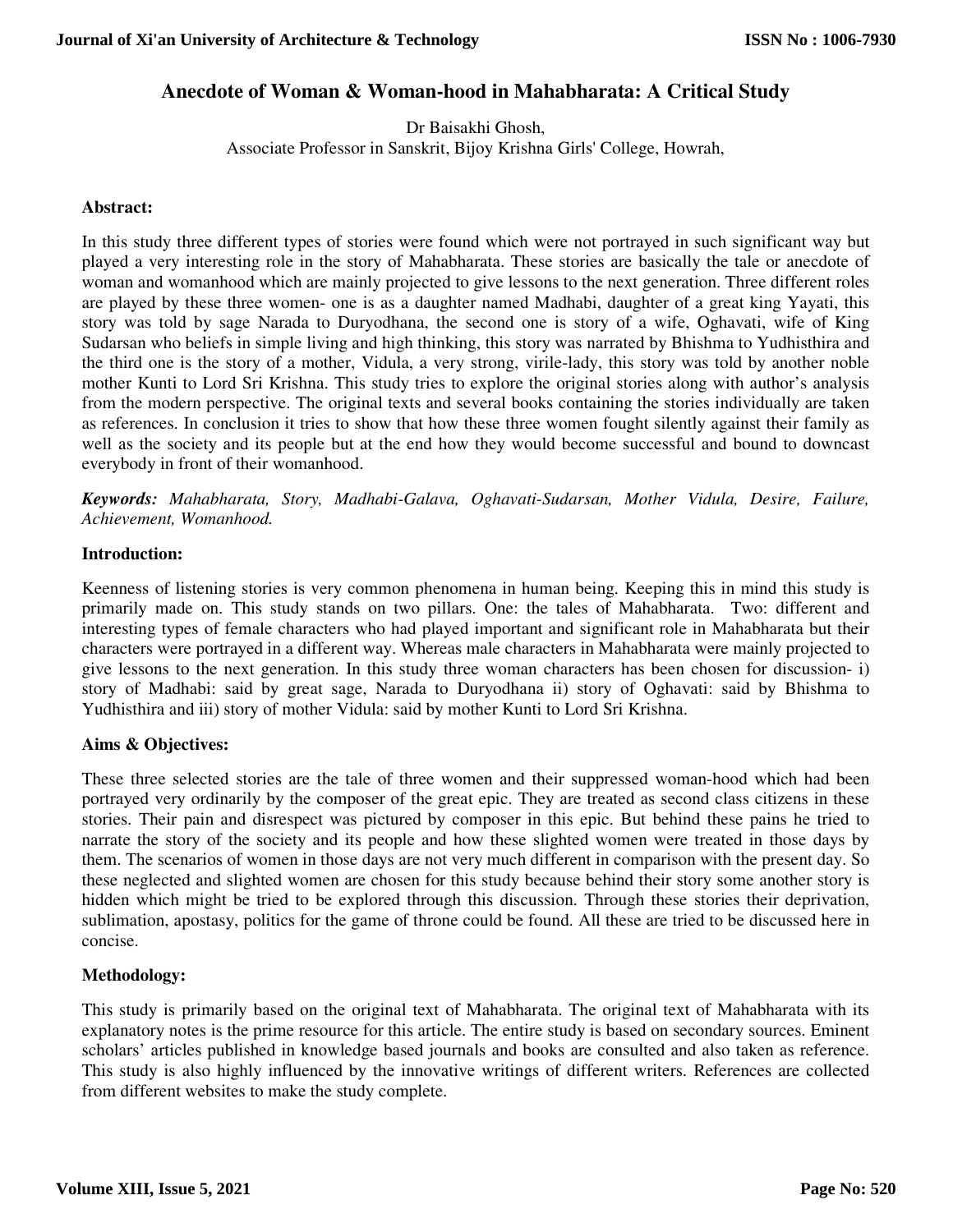# **Findings & Analysis:**

## **Story of Madhabi:**

This story is found in Udyoga Parva of Mahabharata, narrated by sage Narada to Duryodhana. Narada advised Duryodhana to leave his pride and insistence unless his life will be ruined like Galava who had enough potentiality; but due to his obstinacy he couldn't achieve the summit of success.

Galava was the disciple of famous sage Visvamitra. After completing his education he wanted to give honorarium to his preceptor Vivsamitra. Vivsamitra was not agreed at first to take anything from Galava but Galava repeatedly expressed his desire to give something to his preceptor. Due to Galava's engagingness, Visvamitra got irritated and showed desire to get eight hundred white horses with one black eared as his honorarium. This precious honorarium was not possible for Galava to collect or to give as gift to his preceptor. But he was determined to give these to his preceptor. So he started penance of Lord Visnu. Lord Visnu was satisfied with him and sent his carriage (*Vahana*) Garura to him. Garura visited different places with Galava to collect such horses. But they failed in their mission.

Lastly they came to the King Yayati, who was very famous for his offerings to the Brahmins. King Yayati shows his inability to fulfil Galava's desire. But he gave his daughter Madhabi to Galava, who had all good qualities for being a woman and stated that through her he may collect or fulfil his desire. When Madhabi was given by her father, Yayati, she was not even asked that whether she was agreed to go with Galava or not, she was just given, given like a property.

Getting Madhabi from her father, Galava went to the King of Ayodhya, Harsashva. Seeing the beauty of Madhabi the king got very pleased and stated to Galava that he will provide him with two hundred white horses with one black eared in lieu of Madhabi and promised him that after one year and getting a son from Madhabi he will fulfil his promise. He further stated to Galava that after completion of one year Galava may come and take away Madhabi because he will not marry her due to his other queens. Galava agreed with this condition of the king, Harsashva. Madhabi spent one year in the palace of Ayodhya with the king Harsashva and begot a son named Vasumana. The king Harsashva kept his promise as he returned Madhabi to Galava along with two hundred horses. Galava got tensed as he needed eight hundred of such horses and now he could not use Madhabi anymore to fulfil his desire because she had already been used and had a son. Then Madhabi informed Galava that she had a boon that after giving birth of a baby she will regain her virginity every time. After knowing this Galava came to the king of Kasi with Madhabi.

In this way by using Madhabi, Galava collected six hundred horses and Madhabi lived and slept with the king of Kasi, Divodasa and king of Bhoja, Usinara respectively. They were also begot with two sons named Pratardana and Sivi from Madhabi. Madhabi's three sons were brought up by their respective father. Still Galava was far from his desire, as still he needs two hundred more such horses. Then he came to know that there is no hope to get more such horses as all available such horses were stolen. After knowing this fact Lord Visnu's friend Garura advised Galava that to give these six hundred horses to Visvamitra and told the story that how it has been collected by using Madhabi. Galava did this and after listening the story of Madhabi, Vivsamitra told that he knew that Galava couldn't be able to collect such horses but due to Galava's obstinacy he wanted these horses. He also added that why he should not come first to him with Madhabi then he will become the father of four sons, so he advised Galava to keep Madhabi to him and after one year Galava will take her away as usual. After spending one year with Vivsamitra, the sage begets a son named Astaka. Visvamitra was very pleased with Madhabi and accepted the honorarium of Galava. Thus with the help of Madhabi, Galava was able to fulfil his preceptor's wish and leaving Astaka at the hermitage of Visvamitra, Galava took Madhabi with him with a pleasing mind and decided to return her to her father, Yayati.

Madhabi still had a deep affection for Galava after begetting four sons from different kings and a sage. She always thought for the best for Galava, that's why she never felt hesitate to sleep or to live with three kings and lastly with father-figure sage, Visvamitra. She never got anxious to go with Galava because from the very first day when she saw Galava she liked him and seeing the worried face of the young sage she felt sorry for him.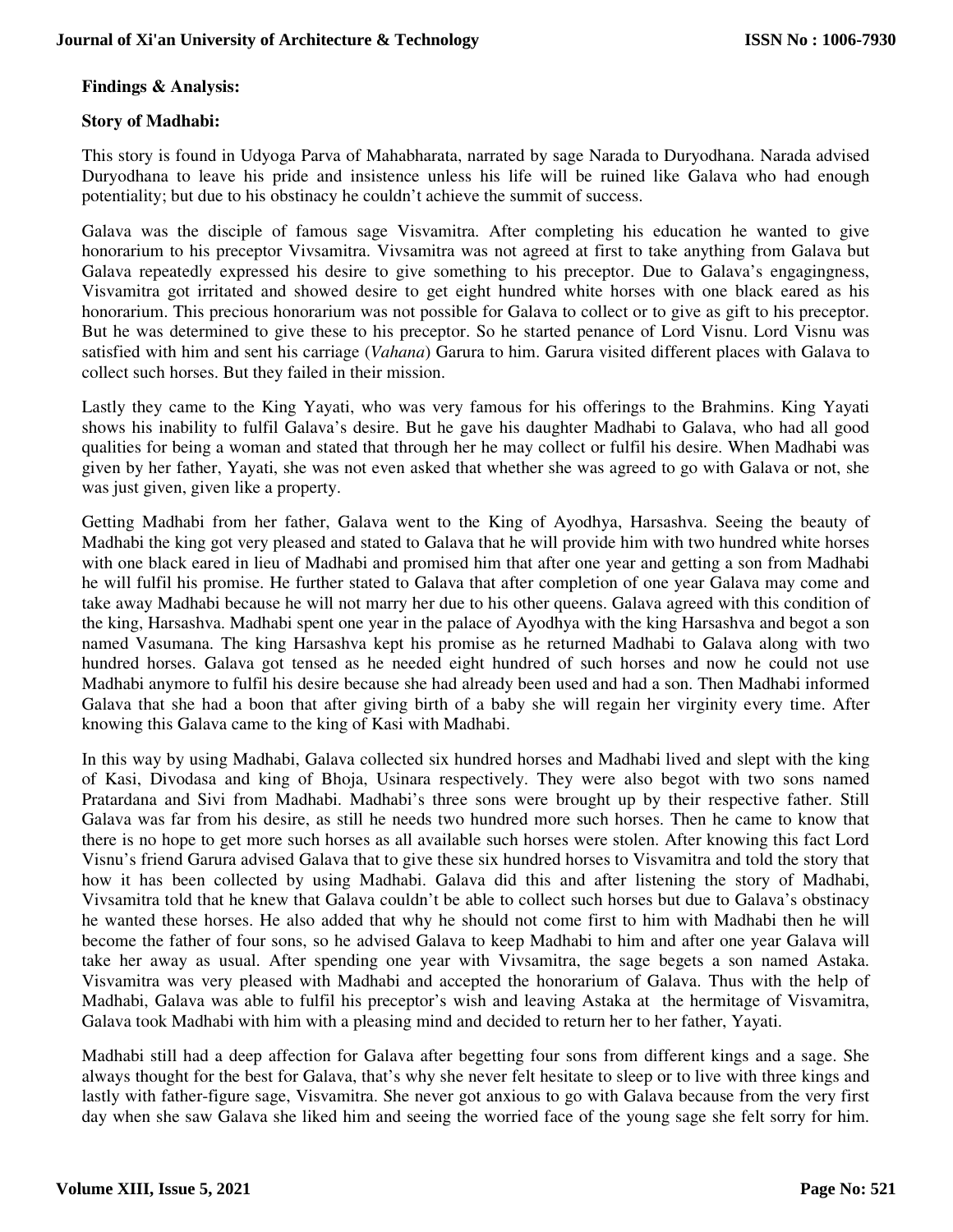**Journal of Xi'an University of Architecture & Technology**<br>But when she came to know that Galava wanted to return her to her father then she unfolds herself. She appraises her love for Galava and wanted to marry him and expressed her desire to live a conjugal life with him. But Galava was not ready for this. He refused Madhabi and decided to return her to her father. Madhabi then requested Lord Visnu's friend Garura to motivate Galava but Galava was not ready to pay attention to anybody regarding Madhabi. Madhabi was compelled to return to her father with broken heart and Galava went into the dense forest for deep penance.

After that Yayati arranged a Svayamvara for selecting a groom for Madhabi. Here at first Madhabi was ready to marry but could not find any suitable match for her in that particular day, thus she entered into the hermitage and started deep penance.

In this way many years passed by. Madhabi's sons became young and were very much obedient to their mother. One day Madhabi was doing Vajapeya Yajna with her four sons and saw her father Yayati was falling down from the heaven. Due to extreme pride Yayati was expelled from heaven and now he wanted someone's piety to get back into the heaven. Again her daughter, Madhabi came to his help. She gave her piety to him so that Yayati could get back to heaven. Then there entered an old monk with extreme grief, he was none other than Galava. Galava admitted his fault and realised that he had done injustice with Madhabi. He then got ready to accept Madhabi as his wife and gave his piety to his father-in-law Yayati. Getting piety from Madhabi and Galava, Yayati returned back to the heaven. In brief this is the story of Madhabi & Galava.

## **Analysis:**

Now there is a question. Whose story is this? Is this a story of Madhabi or Galava? The composer of Mahabharata, Vyasadeva told this story after sage Narada narrated this story which belongs to the insistence of Galava for that he could not reach the summit of success. But why should not we consider this as a story of Madhabi? Galava's obstinacy did not only ruin his life but destroyed the maidenhood of Madhabi. Galava's engagingness irritated his preceptor and that's why he wanted such a precious honorarium from him but Galava did not fulfil his preceptor's desire. It was fulfilled by Madhabi by using her womb. She was given to Galava by her own father as Sulka (offerings). Poor Madhabi still loved Galava and wanted to marry him but got dumped. Instead of Madhabi's sacrifice Galava blessed her sons but not her. Madhabi did everything for Galava and his father but Galava uttered that Madhabi's sacrifice made her sons' generous, righteous, knowledgeable and valiant. She rescued her father and as well as Galava and helped them to fulfil their promise and lastly after being expelled from heaven Yayati again begged to her daughter to give him her piety for that he could returned back to the heaven. Madhabi again bequeathed her piety without any hesitation to her father. According to our Sastras a daughter should be kept under the guidance of her father in her maidenhood, after marriage by her husband and at her old age under the supervision of her sons. But Madhabi was an exceptional. Her own father gave up her as Sulka (offerings) to an unknown saint who was suffering to keep his inaccessible promise to his preceptor. So it was quite obvious that the unknown sage will not at all be capable to look after her daughter. Actually Galava by using Madhabi's womb had fulfilled his desire, his prayer to give honorarium to his preceptor. Is that our polity literature actually said about the duty for being a father or a husband of a daughter?

However Madhabi fulfilled every requirement of blokes in her life. She helped her father to keep his promise, she satisfied physical needs of three kings along with father-figure saint Visvamitra and begot birth of four sons and above all she helped Galava for fulfilling his preceptor's wish. Basically Madhabi served her father as daughter, three kings along with father-figure saint Visvamitra as mistress, Galava as a woman to fulfil his desire and her sons as mother. She performed all her duties being a woman but the society and the composer of Mahabharata could not give her any justice. This story was not of her; this was the story of the insistence of Galava. Narada the great sage could not portray Madhabi as a statuette of womanhood rather he tried to highlight the unjustified insistence of Galava.

From the modern perspective Madhabi can be cited as a complete statuette of womanhood, who proved wrong to the composer of polity literature. She was not protected properly either by her father, her husband or her sons. At the end of her life after giving piety to her father Yayati, she sublimated herself from a common woman to goddess. It's a shameful story of a king and a saint. A king with beggarly attitude and a saint didn't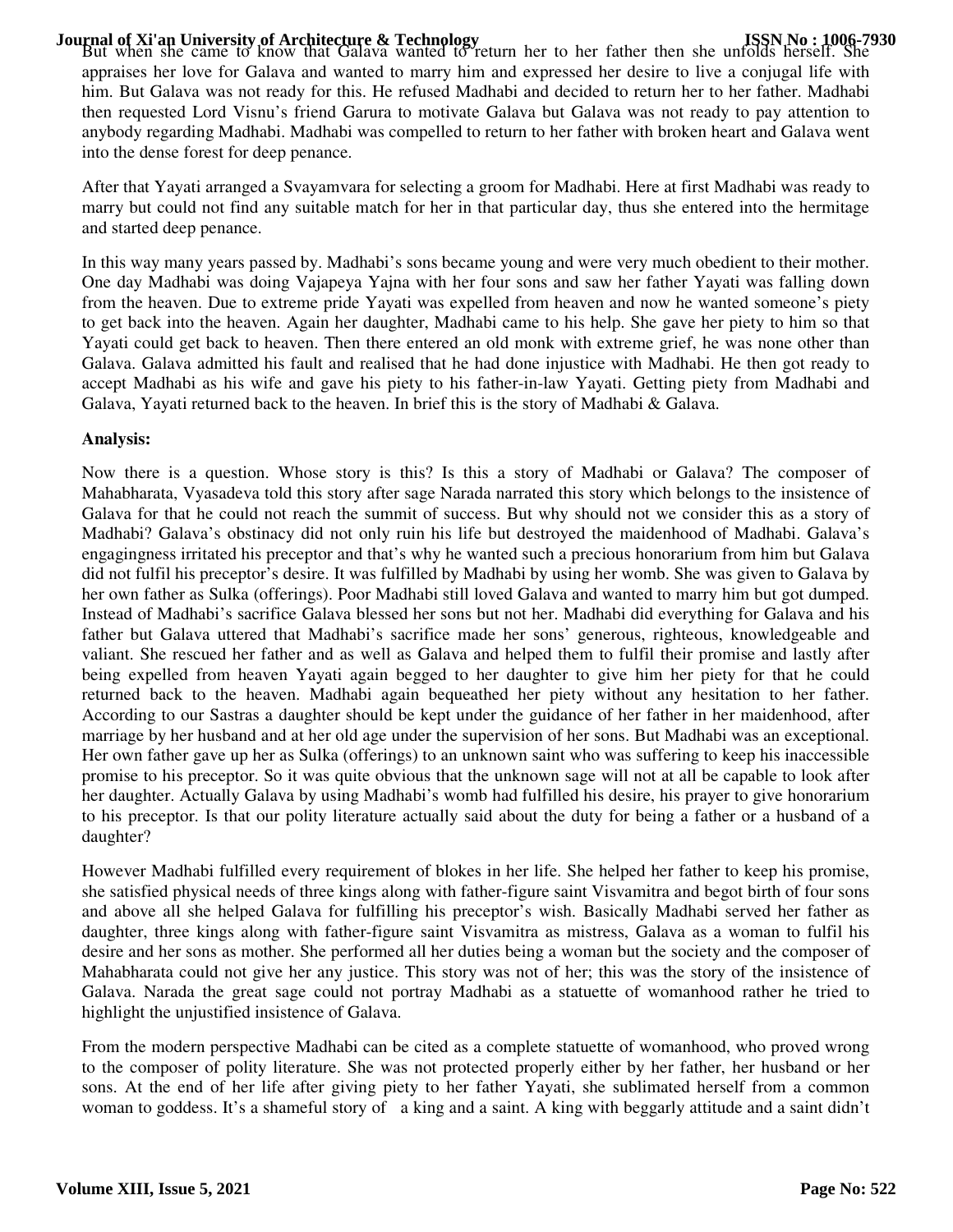**Journal of Xi'an University of Architecture & Technology**<br>have potentiality to keep his promise by his own ability. Both of them proved their inability to protect a woman one being her father and another being a saint or Brahmin or a lover.

# **Story of Oghavati:**

This story was found in the Anusasana Parva of Mahabharata. This was narrated by Bhishma to Yudhisthira. Yudhisthira asked Bhishma how could be a man achieves his death. In reply to his question Bhishma narrated this story. This is a story of a King Sudarsan and his wife, queen Oghavati. Though they were king and queen of Ikshvaku dynasty but still they lived a simple life like an ordinary people. Sudarsan was the son of God Agni and Sudarsana. Sudarsana was the daughter of a righteous King Duryodhana of Ikshvaku dynasty and her mother was goddess-river Narmada. Sudarsan the son of Agni and Sudarsana, got married with Oghavati, daughter of King Oghavan. Sudarsan and Oghavati lived at the city of Mahismati of Ikshvaku dynasty. Sudarsan left every luxury from his life because he believed in simple living and high thinking. He was righteous, honest and bequeath-person who always wanted to overcome death so he once told his wife Oghavati that he wanted to spend his life by serving guests. It's not possible for them to move around to serve people so they had decided who ever will be their guest they will serve them up to their best and for that if anybody will want Oghavati without any hesitation she might give herself for the sake of righteousness. Oghavati agreed to all of her husband's desires and accepted very gladly the life of an ordinary woman. Though she was a queen but still she did everything by her own and lived happily with her husband. They had no maids and servants therefore they had to perform their regular duties by their own hands along with serving the guests.

One day Dharmaraja, the God of Righteous came to their hermitage in the costume of a Brahmin. At that time Sudarsan was not in their house as he went to the forest to collect wood sticks. Oghavati did everything to satisfy her guest but Dharmaraja was not satisfied with the foods she served to him and the offerings in the form of their cattle's and all their wealth which has been presented to him because his main need was to fulfil his sexual desire from Oghavati. After lots of hesitation to satisfy their guest without finding any solution Oghavati agreed to sleep with Dharmaraja. She did everything at bed but still the guest was not satisfied. At that time Sudarsan came back from the forest and want a glass of water from Oghavati. He called her by name but Oghavati sleeping with an outsider suddenly felt ashamed to answer her husband. She kept quite. Then Dharmaraja replied that his wife is sleeping with him in bed so she will not be able to serve him at present. Listening to this Sudarsan replied with folded hands that it was his pleasure that Oghavati is serving their guests in this way. Until the guest got satisfied he would wait. After listening to this Dharmaraja was very pleased; he left Oghavati and blessed both of them. Dharmaraja told that he was actually taking their test that whether they really wants to serve their guest by giving themselves unconditionally or not. They are passed in their test now but if Sudarsan ever did adverse to his nature of serving his guests like he did now then he will be murdered by the soldiers of Dharmaraja.

The God of Righteous blessed Sudarsan that he might live at heaven with his wife. But Oghavati wanted to be a river and served people from their thirst, tiredness and hunger. So the God said that half portion of Oghavati will be tributary or a branch of piety-watered river Narmada and half of her portion will live with her husband at heaven. In brief this is the story of Oghavati & Sudarsan.

## **Analysis:**

In the story of Oghavati and Sudarsan two dimensions has been found. One is Sudarsan as God in disguise of human being another Sudarsan as human being, as a husband or as a king. If we go through the character of Sudarsan from the very first perspective we found Sudarsan as an honest, dutiful, generous and righteous and bequeath-person who has sacrificed his entire life by serving his guests. Being a king he left all the luxuries and palace and did all house hold works by his own hands. He believed in the lines of Upanisada that Brahma is the ultimate and entire world lies in the shadow of it (*Brahma satya jaganmithya*) so he had devoted his life for emancipation (*moksha*). He wanted to overcome death or in other way it can be expressed that he didn't want rebirth. His gesture was unquestionable. His simple living and high thinking attitude was admirable. But on the other side of his character it has been found as a coward and recreant human being. A person who could not save his wife's esteem how could be he protects his people being a king. Being a king, being a husband he never asked Oghavati that what her desire was. Did she accept his desires from the core of her heart? Sudarsan's desires were noble but he didn't ask Oghavati what was her opinion is in this regard. Oghavati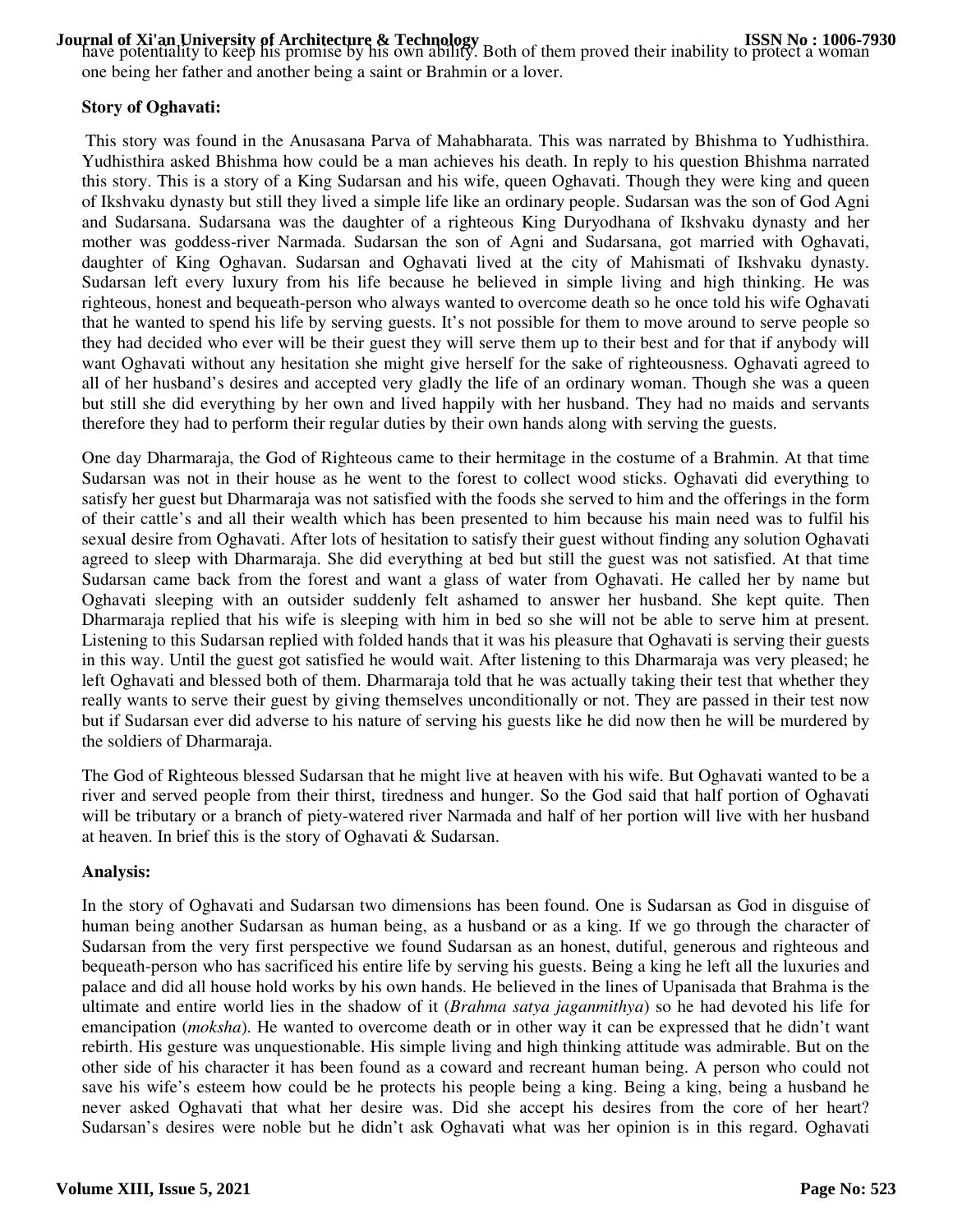**Journal of Xi'an University of Architecture & Technology**<br>accepted her husband's craving likes her own yearning, that's why she gave herself to her guest, the God of Righteous, Dharmaraja. Isn't an irony? A Dharmaraja was doing the most virulence (adharma) work in the name of testing Sudarsan? But Oghavati served her guest for the sake of her husband's word. But she had a wish in deep of her mind. She wished to be a river to serve thirsty, hungry people as she had done being a woman for her husband and Dharmaraja too. But when Dharmaraja blessed her, he didn't fulfil her wish. He blessed her by saying this that half of her portion will go to heaven with her husband and other half will be a river but not a full river as she will glide with the zeal-watered river Narmada. Ogha means cloud so during monsoon this river will become over-flowed with its own water. According to the modern perspective a husband will be more appreciable if he will give up his life for the sake of his wife to protect or to save her womanhood. But here Sudarsan preferred to become immortal than to become a good husband. He also failed to protect her wife from insult. Herein the composers of polity literatures or law-makers stand in front of a big question. From this story it may be concluded by saying that this immortality or self-desires are sometime becomes more important than to protect a woman or a wife's respect or womanhood. Is this story the massage or lesson was given by the law makers regarding the safety or protection of a woman? Or this was the lesson of Bhishma to Yudhisthira?

## **Story of mother Vidula**:

This story was narrated by Queen-mother of Hastinapur, Kunti to Lord Sri Krishna at Udyoga Parva in Mahabharata. Yudhisthira sent messengers to Duryodhana for making truce-proposal repeatedly but Duryodhana refused his resolution all the time. Agitated Kunti not getting Yidhisthira in person narrated Lord Sri Krishna the story of mother Vidula.

Vidula was born in the royal family of Sasvata and got married with the king of Souvir. Her son was Sanjay but after the early death of the king of Souvir, the king of Sindhu conquers the state of Souvir and Sanjay along with his family became their captives. Though the king of Sindhu takes care of Sanjay and her mother Vidula but Vidula couldn't digest it. She was not agreed to see her son in this way. But she never found any enthusiasm or effort in her son to get back his previous glory. Seeing her spiritless son one day Vidula called Sanjay and gave her a speech and after hearing the speech Sanjay started crying.

Vidula told him that he may not be his son because he does not possess any mannish warmth or manly anger, he is like an imbecile. She doesn't understand that how he can find that his glory has been turn down but still he is alive. His power, achievements are not discussed by the people and he is not at all a man or a woman; he actually counted just as a number in a mass or in a group of people who is not famous for his bequeath or bequest, penance, souvenir, virile, education and wealth; he could not be Vidula's son, he might be her excrement. She added that don't think about the result of the war, it may be possible that you will be defeated in the war but if you will die in the war I will not cry because then I could be called as a mother of a virile son. She stated that she was born in a royal family and after marriage she came to Souvir-royal family. She was the sole monarch of this empire and was loved very much by her husband. But still if Sanjay wants to see his mother and wife in this way like captives, then what is the value of his life? Where woman are insulted in a state in this way, there she couldn't want to live.

After listening to such a speech Sanjay was dumbstruck. He then asked his mother how he could regain the strength. Then mother Vidula suggested him to find the enemies of the king Sindhu and got friendship with them. In this way Vidula motivated his spiritless son Sanjay and ultimately Sanjay vanquish his state, Souvir. After winning the battle Vidula said to her son Sanjay that she told her so ruthlessly because she wants to see him as a King not as a captive. In brief this was the story of mother Vidula.

### **Analysis:**

This story was told by Kunti in Mahabharata. In Mahabharata the same story was found in case of Yudhisthira where Yudhithira's all efforts will go in vain for establishing peace at Hastinapur, he failed every time. Duryodhana never accepted any proposal from Yudhisthira. Yudhisthira didn't want to fight against his brothers but mother Kunti was not ready to see Yudhisthira and her other four sons in this way, so she tries to motivate his son Yudhisthira for war. That's why she told this story to Lord Sri Krishna as she knew that Krishna's words were always acceptable and unavoidable by her sons so she chose Lord Sri Krishna as a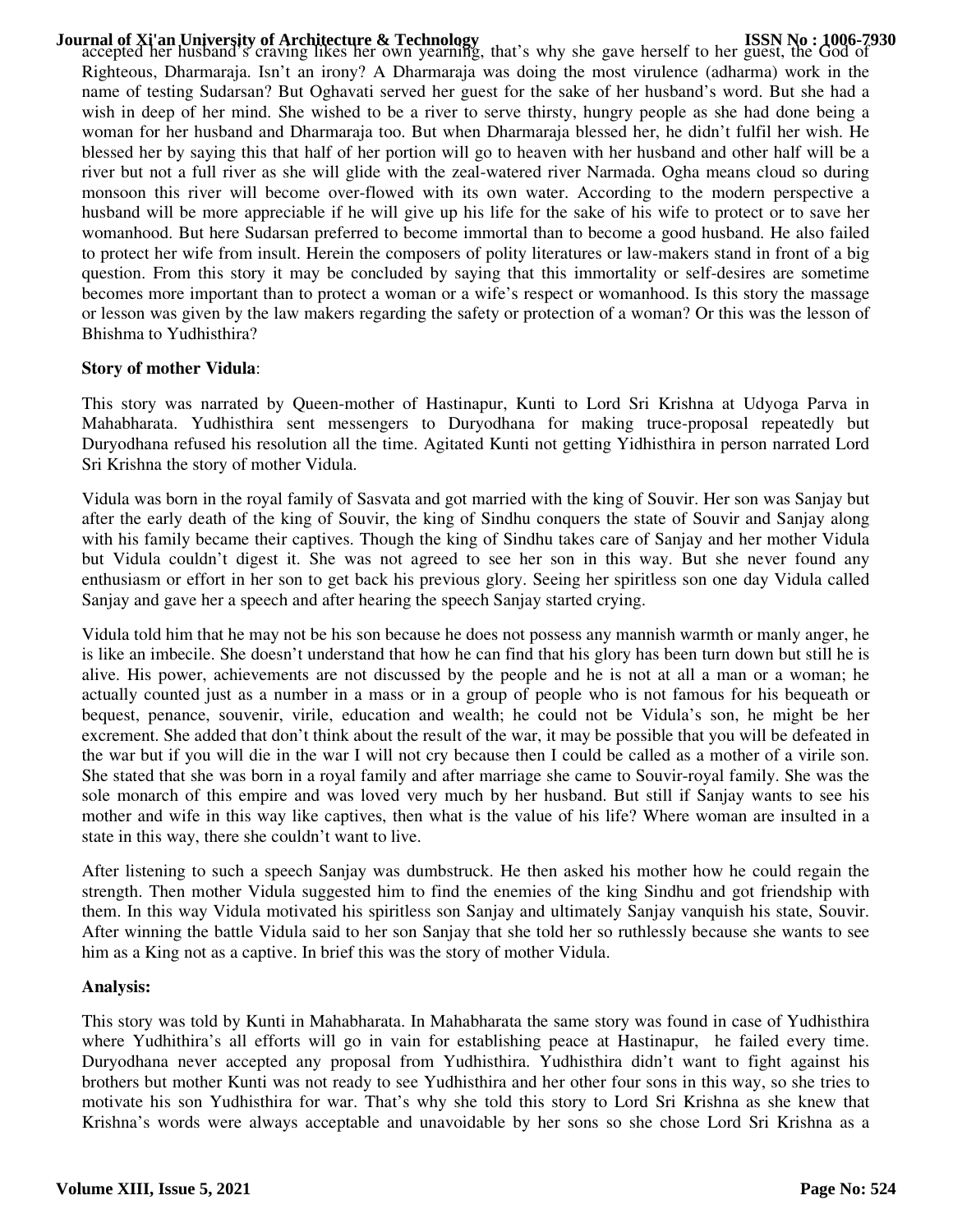**Journal of Xi'an University of Architecture & Technology**<br>messenger. Similarly mother Vidula told that she wanted to see her son as a King not as a captive. Here arises a question. Is that so? Isn't it's true that Vidula actually wanted her past glorious life back? She admitted that she in her old days was the sole monarch of this dynasty. Now she lost all her glorious days. That's why she encouraged her son in this way because she wanted to be a Queen-mother. In her early days she was the queen and enjoyed all kinds of power and wealth. If she will be the Queen-mother she will regain the same power and wealth. Mother Vidula was a power monger woman. She always enjoyed power; now being a captive she couldn't be able to use such power in her day to day life. So she became buoyant to his son for retrieval of her lost strength and wealth. The same motto was seen in case of Kunti. Kunti also wanted to become the Queenmother of Hastinapur Empire. If Duryodhana will be the king then his mother Gandhari will be the Queenmother and she had have all the power and positions which was enjoyed by Kunti in her early days being the Queen when Pandu, her husband was alive. Kunti and Vidula, both the mother wanted to become powerful that's why they are ready to accept any kind of adversity for their sons; even their son's death.

## **Conclusion:**

In these three stories three typical types of women are found. One is daughter, another wife, and the last one mother. A cycle of a complete woman may be traced by performing three roles in her life i.e. daughter, wife, and mother. In this epic, these three women established themselves as distinguished character along with their womanhood. Three of them had different types of wishes in their life. Mother Vidula wanted to be queenmother, that's why she used ruthless words to her son for the sake of victory in the battle-field and at the end of the story she succeeded. Oghavati who dedicated herself to fulfil her husband's desire but wished to become a river and the God of Righteous blessed her for that. The last one is Madhabi who wanted a love-life from the disciple of Visvamita, Galava for whom she used her womb four times to fulfil his desire to give honorarium to his preceptor Visvamitra. Madhabi was also used by her father Yayati as his property, but still to save the honour of his father she gave her piety to his father so that he could be able to return back to the heaven. At the end of this story Galava accepted Madhabi but it was too late then. In the epic the composer tried to show that the desires of every woman were fulfilled with the help of the men. But that's not true. These three women did everything they can do for the sake of their desires. To get love-life from Galava, Madhabi slept with three different kings and one father-figure Brahmin. Oghavati in spite of her chastity served the God of Righteous and in return of that service God blessed her in a way that half of her portion will go with her husband at heaven and other half will serve people of earth as a branch of river Narmada. Her desire was not completely but partially fulfilled. Mother Vidula wanted to be the queen-mother of Souvir dynasty. For that she inspired her son to conquer the state from his enemy. Her son fulfilled her desire and made her an honourable Queenmother.

In conclusion it can be said that though our ancient law makers and the composer of the epic tried to explore that every desire of a woman should be fulfilled by the men. And women should be protected by the men; in the maidenhood she should be under the supervision of her father, after marriage by her husband and at old age by her sons. The above three stories of three different women are of opposite features. Here Madhabi bolstered her father to keep his promise for an unknown person who ruined her life but she also helped him to keep his promise to give honorarium to his preceptor. In case of Oghavati, Sudarsan never ever had been able to go to heaven without the help of the chastity of Oghavati. For mother Vidula if she didn't spoke ruthlessly and suggested her son Sanjay that how he should attack his enemy, then his spiritless son will live lifelong with his family as captive. Here all the characters show their dignity with tremendous mental strength and established their womanhood without the help of men. These characters prove their identity by their own deeds and also prove wrong to those who thought that without the help of a man woman couldn't stand alone.

### **REFERENCES:**

 All the stories narrated here are taken from the original text of Mahabharata; edited by Haridas Siddhantavagisha.